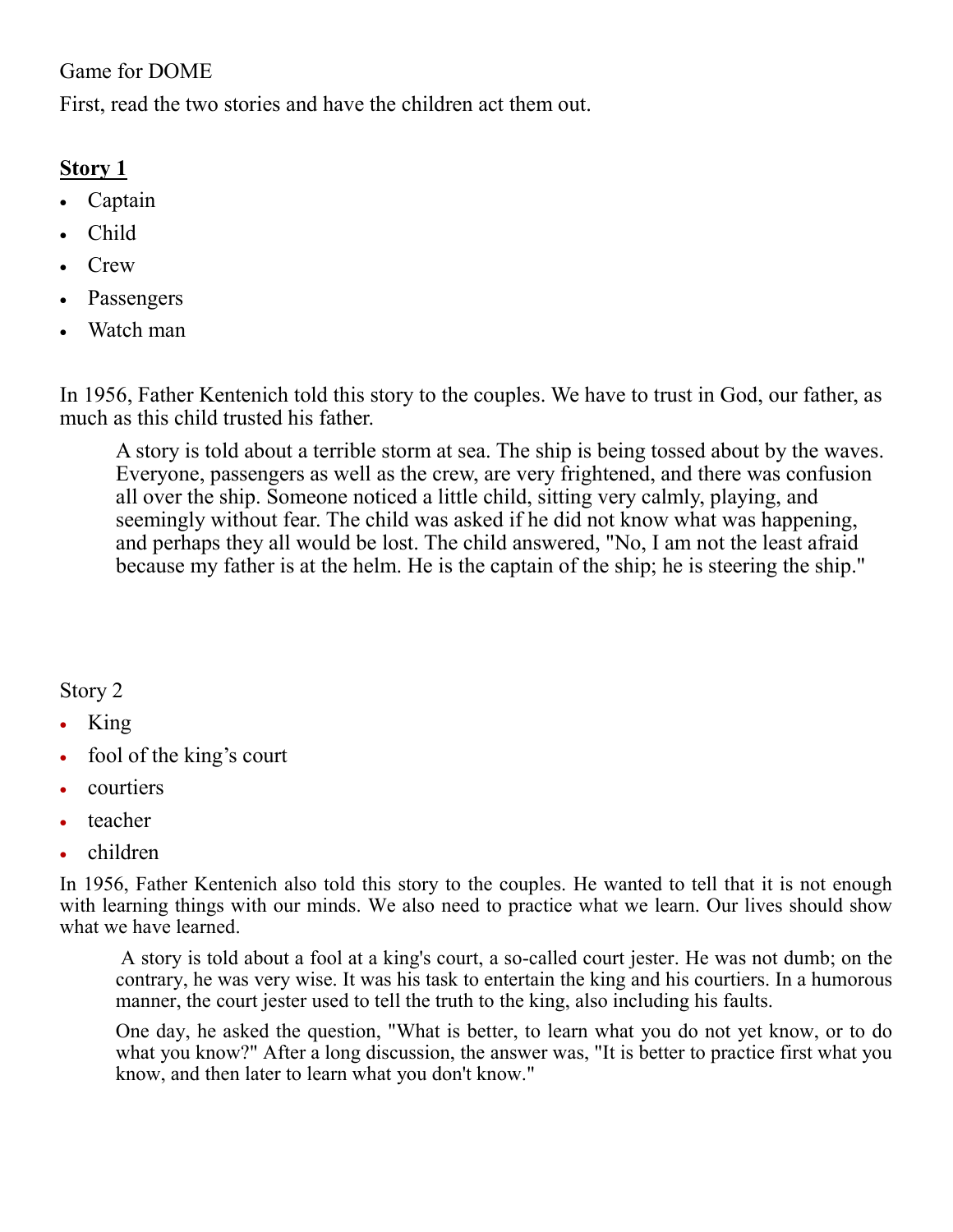| 100                                                                        | 300                                                                           | 500                                                                               |
|----------------------------------------------------------------------------|-------------------------------------------------------------------------------|-----------------------------------------------------------------------------------|
| What do you pray when<br>you address God who is<br>in Heaven?              | In the story the child was<br>filled with fear and anxiety.<br>True or false? | This was the year in which Fa-<br>ther Kentenich shared the sto-<br>ries.         |
| Our Father                                                                 | False                                                                         | 1956                                                                              |
| God is our father!<br>Therefore, we are his                                | The father of the child was the $ $<br>of the ship.                           | Another word for steering<br>wheel.                                               |
| Children                                                                   | Captain                                                                       | Helm                                                                              |
| Father Kentenich told this sto-<br>ry to:                                  | The ship was navigating in to-<br>tal calm over the ocean.<br>True or false?  | Three types of people that you<br>find in the ship:                               |
| mothers<br>$\underline{X}$ couples                                         |                                                                               |                                                                                   |
| youth<br>priests                                                           | False                                                                         | Passengers, crew, captain                                                         |
| Do you know the Our Father?<br>If you, do you say it or do you<br>pray it? | This is the person who brings<br>joy to the king.                             | Another word for the fool of<br>the king's court:                                 |
| Yes. I pray it.                                                            | Fool                                                                          | Jester                                                                            |
| When do we pray the Our Fa-<br>ther in Church?                             | Did the fool tell lies to the<br>king?                                        | The fool of the king's court<br>was dumb or wise?                                 |
| During Holy Mass                                                           | No!                                                                           | Wise                                                                              |
| What things do we ask for in<br>the Our Father?                            | Why was the child so peaceful<br>in the ship?                                 | What did the fool ask the<br>king?                                                |
| God's kingdom come<br>God's will be done<br>Daily bread<br>Forgiveness     | Because his father was at the<br>helm.                                        | "Is it better to learn what you<br>don't know or to do what you<br>already know?" |
| God takes care of everyone,<br>because God is                              | When are we like this child?                                                  | What is the correct answer to<br>the fool's question?                             |
| Love                                                                       | When we trust in God.                                                         | It is better to do what we al-<br>ready know.                                     |